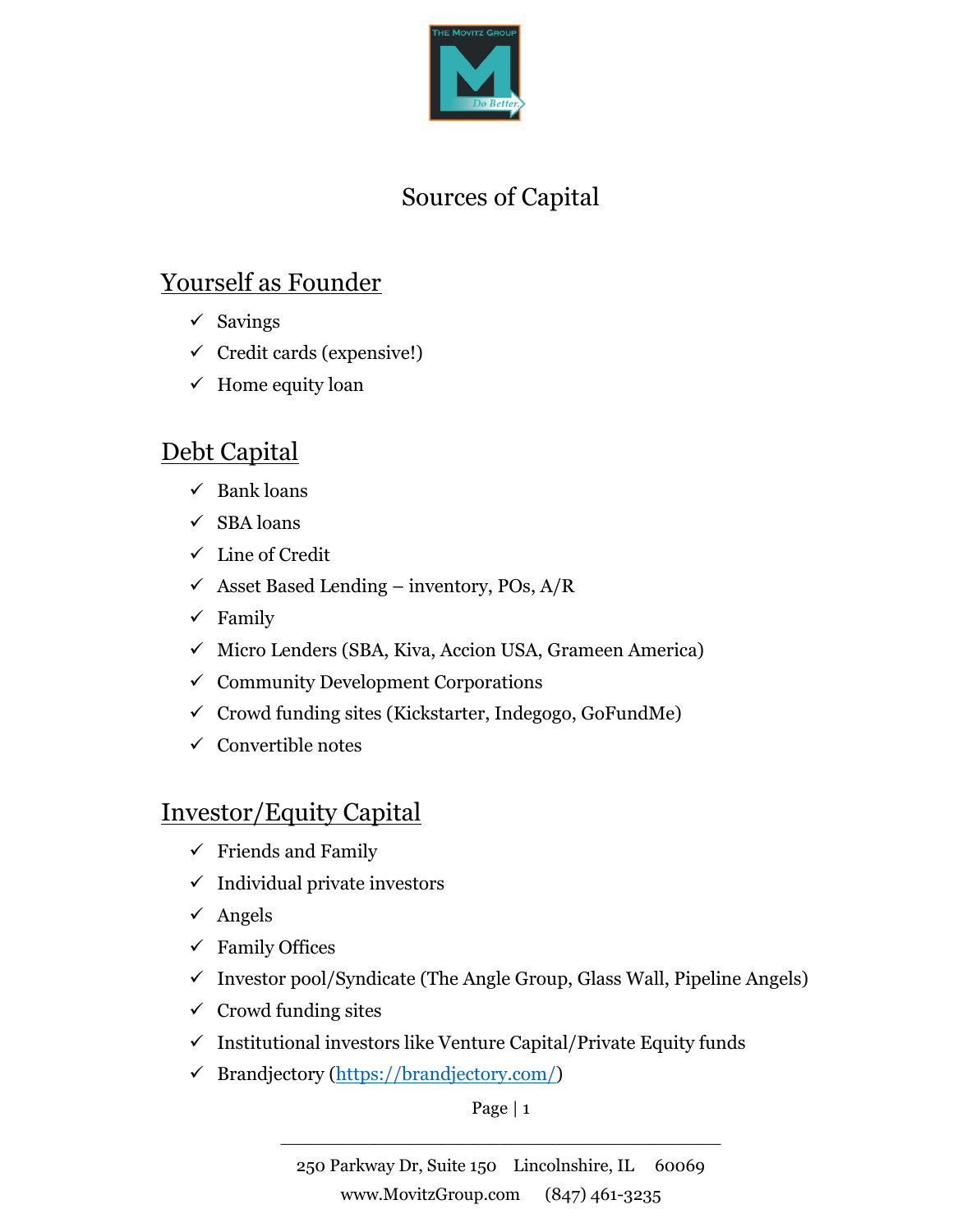

# Common Investor Objectives

- ✓ Mitigate Risk
- $\checkmark$  Scale the Business
- $\checkmark$  Achieve An X Return On Their Investment In Y Years (= Exit)
- ✓ (If Relevant) Achieve A Social/Environmental Impact Goal

# Common Investor Criteria

- $\checkmark$  Market Need & Quantified Opportunity
- $\checkmark$  IP: Differentiation / Unique Value Proposition / Defensible Position
- $\checkmark$  Platform / Extendibility
- $\checkmark$  Viable Unit Economics
- $\checkmark$  Forgiving Gross Margin
- ✓ Taste / Efficacy / Valid Science
- $\checkmark$  (High) Repeatable Consumption
- $\checkmark$  Revenue Milestone / Market Traction (Proof/Validation)
- ✓ Retail Velocity (Units/Store/Week/SKU)
- ✓ Ecommerce KPIs (Conversion Rate/CAC/LTV/AOV)
- $\checkmark$  Team Expertise in the Space
- $\checkmark$  Supply Chain / Production & Distribution Capabilities / Processes
- $\checkmark$  Legal/Regulatory Hurdles
- ✓ Strategic Plan & Path to Profitability
- $\checkmark$  History of/Plan for Capital Efficiency
- ✓ Loyal Consumer Base
- ✓ Admired Brand

Page | 2 \_\_\_\_\_\_\_\_\_\_\_\_\_\_\_\_\_\_\_\_\_\_\_\_\_\_\_\_\_\_\_\_\_\_\_\_\_\_\_\_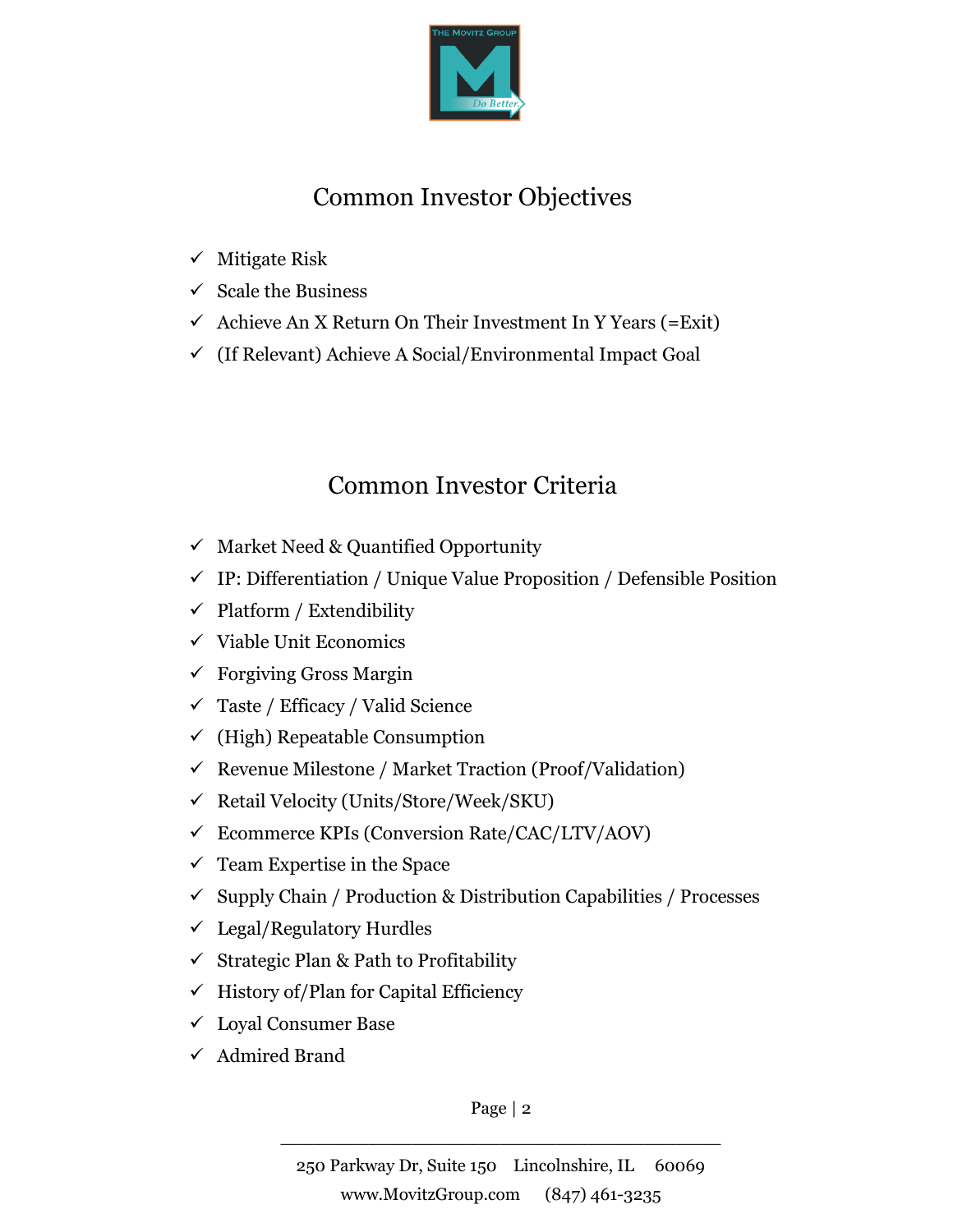

## Investor Pitch Outline

- ✓ Well-Framed, Succinct Summary of Your Business
- ✓ Problem
- $\checkmark$  Market Opportunity
	- o Market & Size Defined
	- o Unmet Consumer Need State(s)
- $\checkmark$  Current Market Solutions
- ✓ Your Solution
- $\checkmark$  Differentiation vs Competition
- $\checkmark$  Target Consumer Profile & Why
- $\checkmark$  Business Model: Key Revenue Streams
- ✓ Momentum, Traction, Expertise: Your Key Metrics & Numbers
- ✓ Market Approach & Strategy
	- o Current Business Growth Plan
	- o Business Extension Growth Plan
- ✓ Team & Key Stakeholders (Investors, Advisors)
- $\checkmark$  Top Line Financials/Projections
- $\checkmark$  Capital Raise Objective
	- o Amount & Form of Capital Sought
	- o Summary Use of Funds

Page | 3 \_\_\_\_\_\_\_\_\_\_\_\_\_\_\_\_\_\_\_\_\_\_\_\_\_\_\_\_\_\_\_\_\_\_\_\_\_\_\_\_